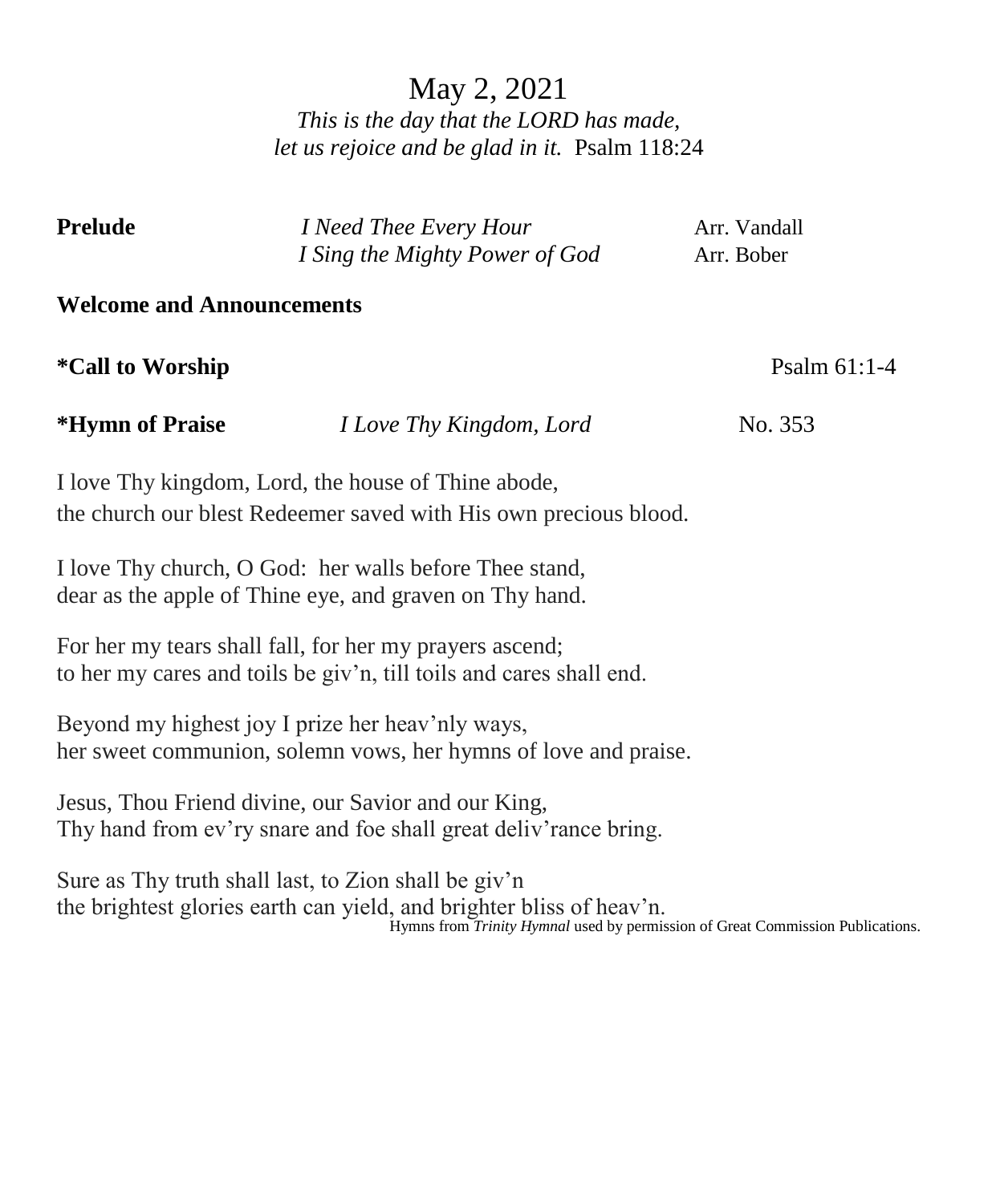**\*Prayer of Invocation** 

## **Scripture Reading Exodus** 20:12-21

### **Prayer of Confession**

Lord God, eternal and almighty Father: We acknowledge before your holy majesty that we are poor sinners, conceived and born in guilt and in corruption, prone to do evil, unable of our own power to do good. Because of our sin, we endlessly violate your holy commandments. But, O Lord, with heartfelt sorrow we repent and turn away from all our offenses. We condemn ourselves and our evil ways, with true sorrow asking that your grace will relieve our distress. Have compassion on us, most gracious God, Father of mercies, for the sake of your son, Jesus Christ our Lord. And in removing our guilt, also grant us daily increase of the grace of your Holy Spirit, and produce in us the fruits of holiness and of righteousness pleasing in your sight: Through Jesus Christ our Lord. Amen.

(Taken from John Calvin's liturgy, Geneva, Switzerland, 1542)

### Assurance of Pardoning Grace **Property** Psalm 61:5-8

<sup>5</sup> For you have heard my vows, O God; you have given me the heritage of those who fear your name. **<sup>6</sup>**Increase the days of the king's life, his years for many generations.**<sup>7</sup>** May he be enthroned in God's presence forever; appoint your love and faithfulness to protect him. **<sup>8</sup>** Then will I ever sing praise to your name and fulfill my vows day after day.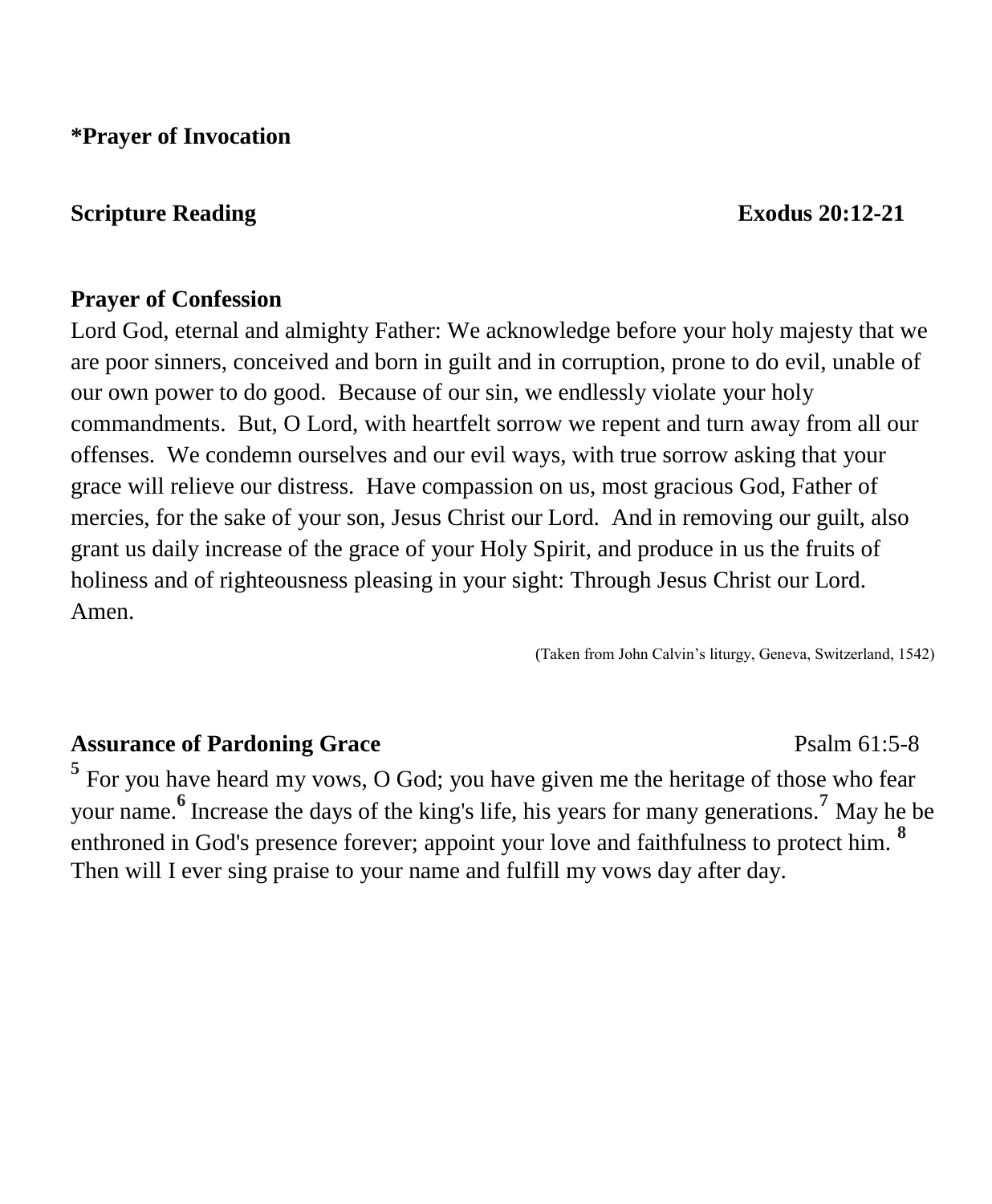## \***Hymn of Thanksgiving** *Blest Be the Tie That Binds*No. 359

Blest be the tie that binds our hearts in Christian love: the fellowship of kindred minds is like to that above.

Before the Father's throne we pour our ardent prayers; our fears, our hopes, our aims are one, our comforts and our cares.

We share our mutual woes, our mutual burdens bear, and often for each other flows the sympathizing tear.

When we asunder part, it gives us inward pain; but we shall still be joined in heart, and hope to meet again.

This glorious hope revives our courage by the way, while each in expectation lives, and longs to see the day.

From sorrow, toil and pain, and sin, we shall be free; and perfect love and friendship reign through all eternity. Hymns from *Trinity Hymnal* used by permission of Great Commission Publications.

## **WCF 8.4**

This office the Lord Jesus did most willingly undertake; which that he might discharge, he was made under the law, and did perfectly fulfill it; endured most grievous torments immediately in his soul, and most painful sufferings in his body; was crucified, and died, was buried, and remained under the power of death, yet saw no corruption. On the third day he arose from the dead, with the same body in which he suffered, with which also he ascended into heaven, and there sitteth at the right hand of his Father, making intercession, and shall return, to judge men and angels, at the end of the world.

### **Prayer of Intercession**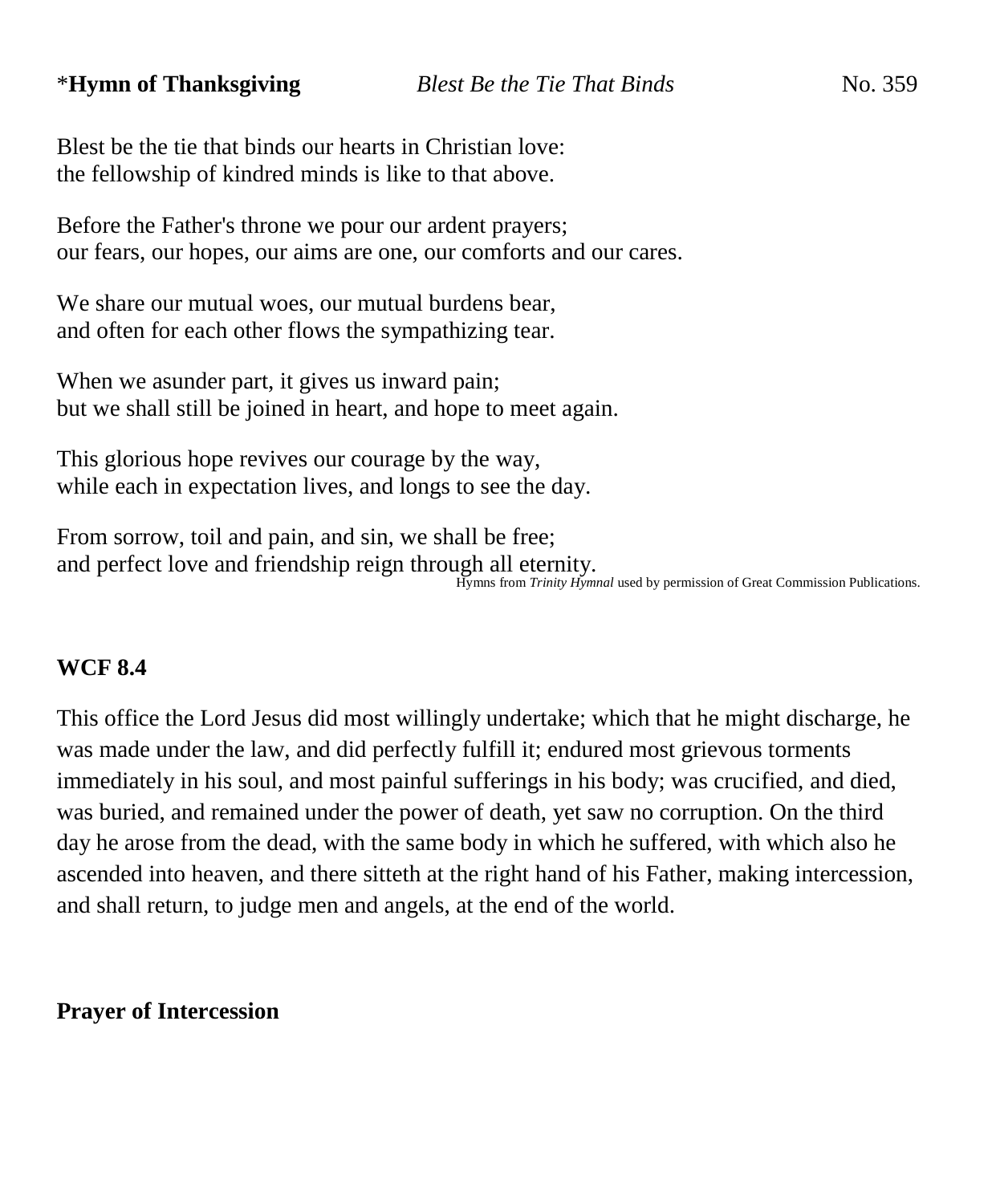### **Offering**

*Selection by CE*

## \***Doxology** No. 731

Praise God, from Whom all blessings flow; Praise Him, all creatures here below; Praise Him above, ye heav'nly host; Praise Father, Son, and Holy Ghost. Amen.

Hymns from *Trinity Hymnal* used by permission of Great Commission Publications.

## **\*Hymn of Preparation** *We Gather Together* No. 363

We gather together to ask the Lord's blessing; He chastens and hastens His will to make known: the wicked oppressing now cease from distressing: sing praises to His name; He forgets not His own.

Beside us to guide us, our God with us joining, ordaining, maintaining His kingdom divine; so from the beginning the fight we were winning: Thou, Lord, wast at our side:\_ all glory be Thine!

We all do extol Thee, Thou leader triumphant, and pray that Thou still our defender wilt be. Let Thy congregation endure thro' tribulation: Thy name be ever prais'd! O Lord, make us free!

Hymns from *Trinity Hymnal* used by permission of Great Commission Publications.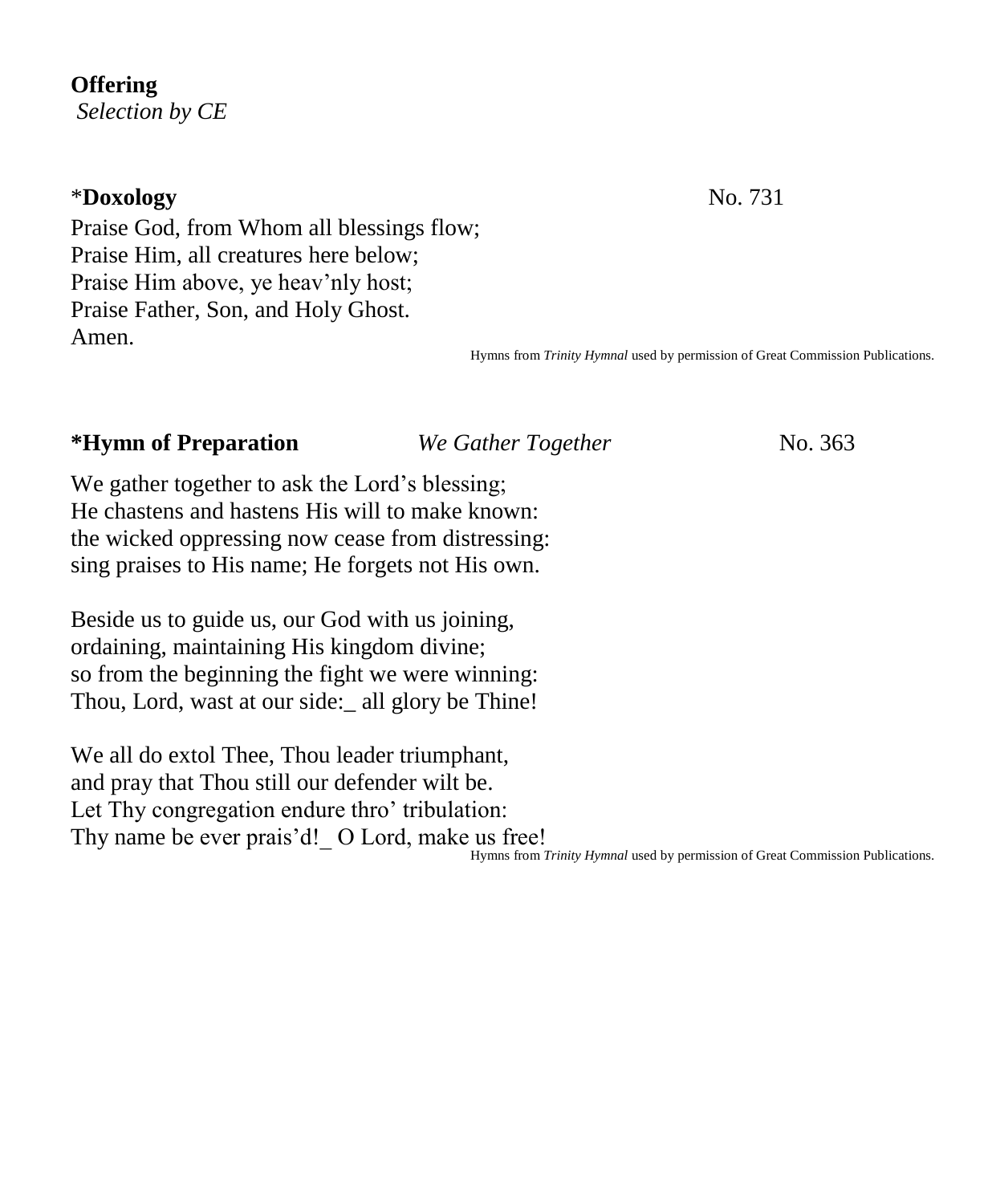**Sermon Vigilance** Luke 12:35-48

1. The High Calling of Church Leadership

2. The High Calling of Church Membership

## 3. Living Your Life

Questions:

- 1. What is required of leadership in the church? What do 1 Timothy 3, Titus 1, and 1 Peter say are the qualifications?
- 2. Can anyone formally lead in the church? Why or why not?
- 3. How does living life in expectation of Christ's second coming effect how we live?

## **The Lord's Supper**

*Sursum Corda*

Leader: Lift up your hearts!

## People: **We lift them up to the Lord!**

Music : Selections from Hymnal

Hymns from *Trinity Hymnal* used by permission of Great Commission Publications.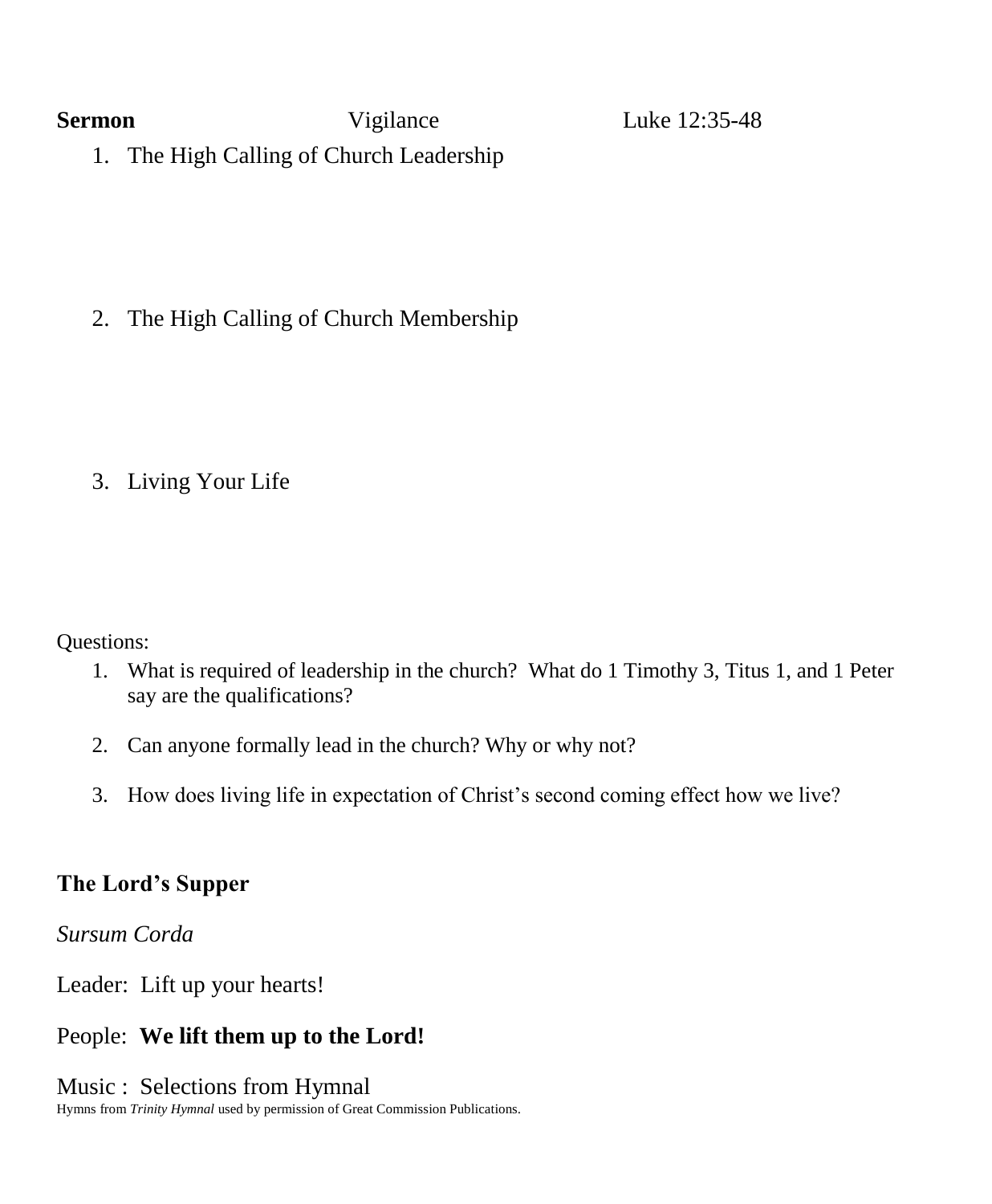**\*Hymn of Response** *How Deep the Father's Love* 



Words and Music: Stuart Townend; ©1995 Kingsway's Thankyou Music Reprinted with permission under CCLI #376630.

## **\*Benediction**

## **\*Gloria Patri** No. 735

Glory be to the Father, and to the Son, and to the Holy Ghost; as it was in the beginning, is now, and ever shall be, world without end. Amen, amen.

Hymns from *Trinity Hymnal* used by permission of Great Commission Publications.

**\*Postlude** *O Church Arise* Arr. Getty & Townsend

**\* Congregation:** Please stand as able.

**\* \* \* \* \* \* \* \***

**Piano/Guitar Chris Exception Chris Erickson** Chris Erickson **Intercessory Prayer** Yon Lindborg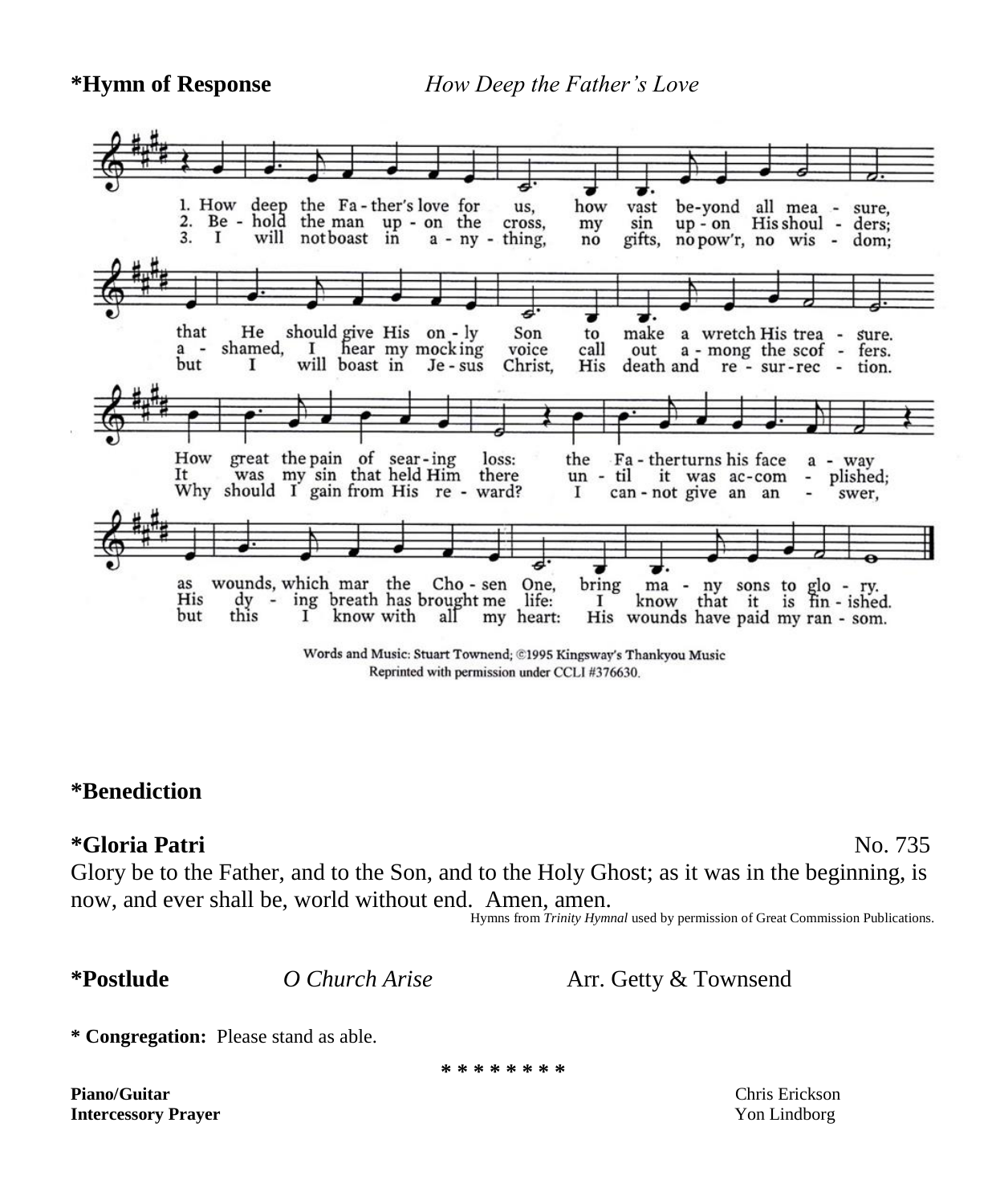## **Weekly Calendar**

| <b>DATE</b>     | IME               |                                                                                |  |  |  |
|-----------------|-------------------|--------------------------------------------------------------------------------|--|--|--|
| <b>SUN 5/2</b>  | 9:00 AM           | <b>Opening Exercises &amp; Sunday School</b><br>(New Members & Kingdom of God) |  |  |  |
|                 | 10:30 AM          | <b>Worship Service</b> (available YouTube & Facebook)                          |  |  |  |
|                 | 12:30 PM          | <b>Youth Group</b> (Gretzinger House)                                          |  |  |  |
| <b>WED 5/5</b>  | $9:30 \text{ AM}$ | <b>Women's Morning Bible Study</b>                                             |  |  |  |
| <b>SUN 5/9</b>  | 9:00 AM           | <b>Opening Exercises &amp; Sunday School</b><br>(New Members & Kingdom of God) |  |  |  |
|                 | 10:30 AM          | <b>Worship Service – Lord's Supper</b><br>(available YouTube & Facebook)       |  |  |  |
| <b>MON 5/10</b> | $6:00 \text{ PM}$ | <b>Hrivnak-Lindborg Care Group</b>                                             |  |  |  |
| <b>TUE 5/11</b> | $1:00$ PM         | <b>Senior Care Group</b>                                                       |  |  |  |
|                 | $6:00$ PM         | <b>Session Meeting</b>                                                         |  |  |  |
| <b>WED 5/5</b>  | 9:30 AM           | <b>Women's Morning Bible Study</b>                                             |  |  |  |

|                   | 5/2             | 5/9         | 5/16                | 5/23          | $5/30$    | 6/6                 |  |  |  |
|-------------------|-----------------|-------------|---------------------|---------------|-----------|---------------------|--|--|--|
|                   |                 |             |                     |               |           |                     |  |  |  |
| <b>AM Nursery</b> | Felicia         | Cordie      | Yon                 | Ashley        | Lorrie    | Felicia             |  |  |  |
| <b>Greeters</b>   | Matt, Ash, Kyah | Alice       | Phyllis             | Dar           | Martha    | Lash Fam            |  |  |  |
| <b>Treats</b>     | N/A             | N/A         | N/A                 | N/A           | N/A       | N/A                 |  |  |  |
| Serve/Cleanup     | N/A             | N/A         | N/A                 | N/A           | N/A       | N/A                 |  |  |  |
| <b>Audio</b>      | B. Schoon       | J. Martin   | <b>B.</b> Armstrong | B. Schoon     | J. Martin | <b>B.</b> Armstrong |  |  |  |
| Elder of the      | Lindborg        | Gretzinger  | Hrivnak             | <b>Nelson</b> | Lindborg  | Gretzinger          |  |  |  |
| Week              |                 |             |                     |               |           |                     |  |  |  |
| Deacon of the     | Jason           | <b>Matt</b> | Jim                 | Jason         | Matt      | Jim                 |  |  |  |
| Week              |                 |             |                     |               |           |                     |  |  |  |
| <b>Communion</b>  | 5/2             | N/A         | N/A                 | N/A           | N/A       | 6/6                 |  |  |  |
| Prep              | Hrivnak         |             |                     |               |           | Yon                 |  |  |  |

# **Serving the Lord**